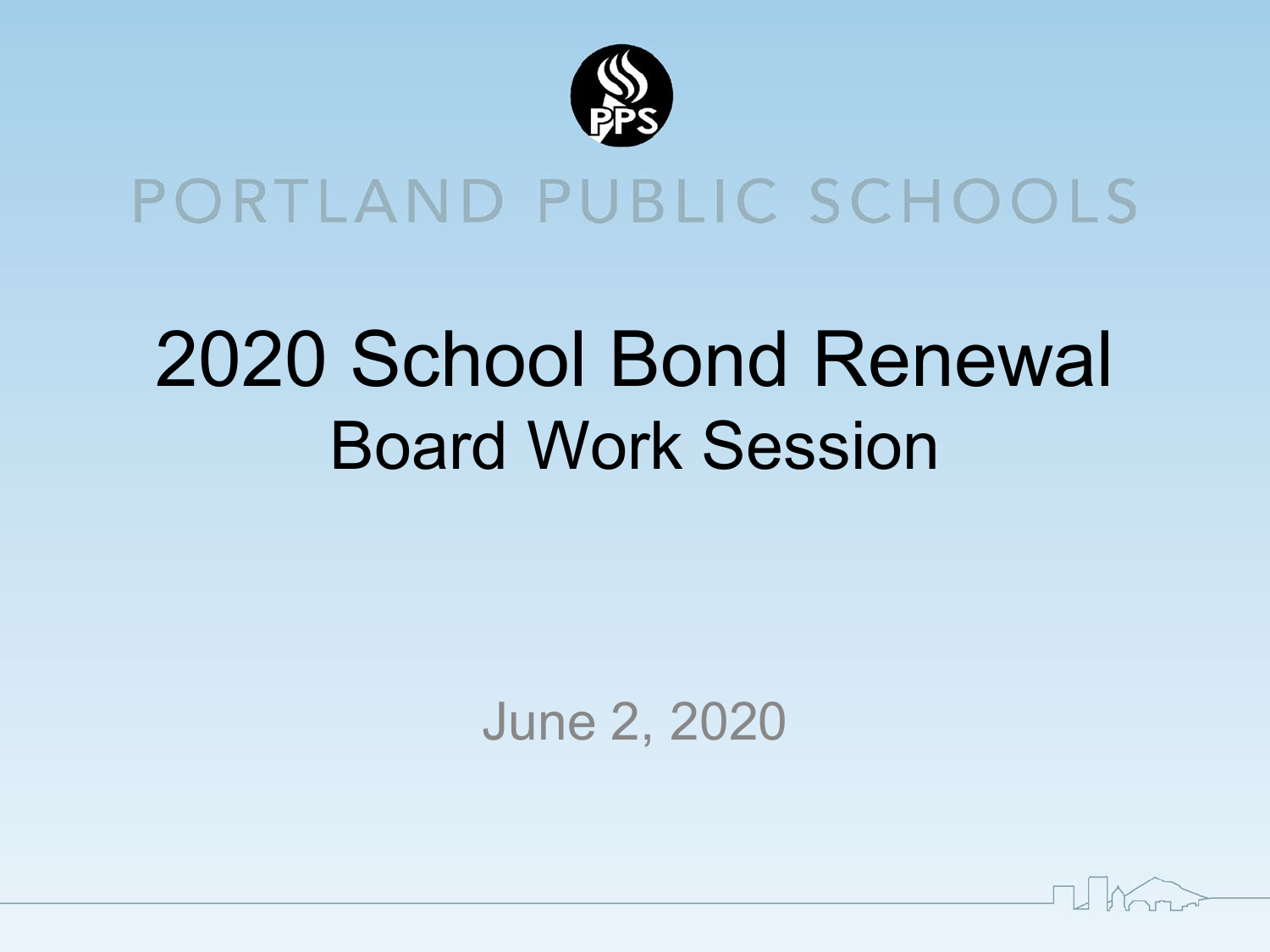

## Agenda

- Bond referral timeline overview
	- Board decision points
	- Community engagement
	- Important dates
- Financial overview
- 2020 bond renewal options discussion
- Community engagement
- Other questions/considerations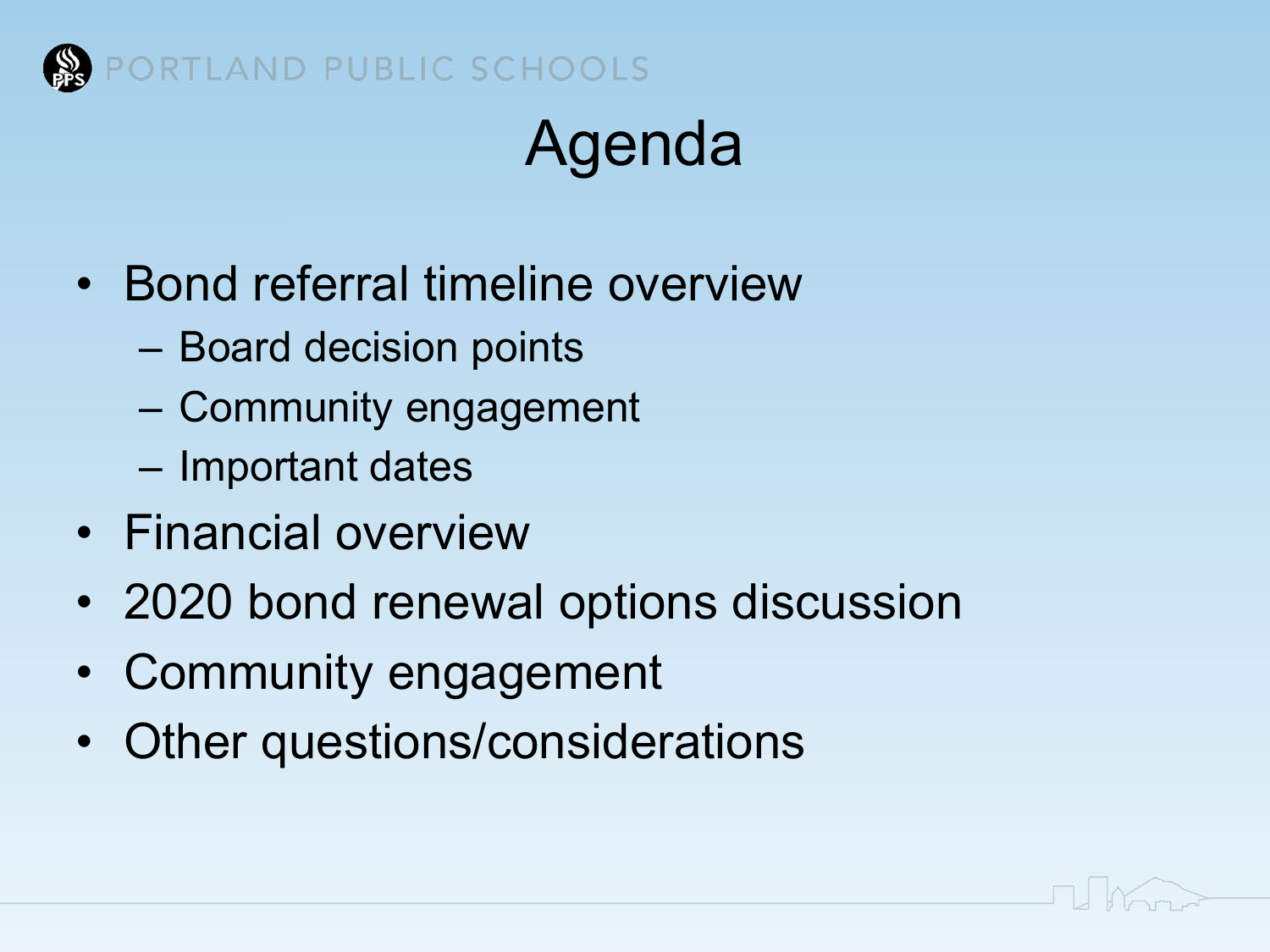

#### Referral Timeline Overview

| <b>JUNE</b> |                                           |                 |                                           |      | JULY |      |                      |                              | <b>AUG</b>                        |      |
|-------------|-------------------------------------------|-----------------|-------------------------------------------|------|------|------|----------------------|------------------------------|-----------------------------------|------|
| 6/1         | 6/8                                       | 6/15            | $6/22$                                    | 6/29 | 7/6  | 7/13 | 7/20                 | 7/27                         | 8/3                               | 8/10 |
|             | <b>Identify Options</b><br>for Engagement |                 |                                           |      |      |      |                      |                              |                                   |      |
|             |                                           |                 | <b>Community Engagement</b><br>on Options |      |      |      |                      |                              |                                   |      |
|             |                                           | <b>Identify</b> | <b>Preferred Option</b>                   |      |      |      |                      |                              |                                   |      |
|             |                                           |                 |                                           |      |      |      | <b>Referral Vote</b> | <b>Finalize Option &amp;</b> |                                   |      |
|             |                                           |                 |                                           |      |      |      |                      |                              | <b>File Referral</b><br>Paperwork |      |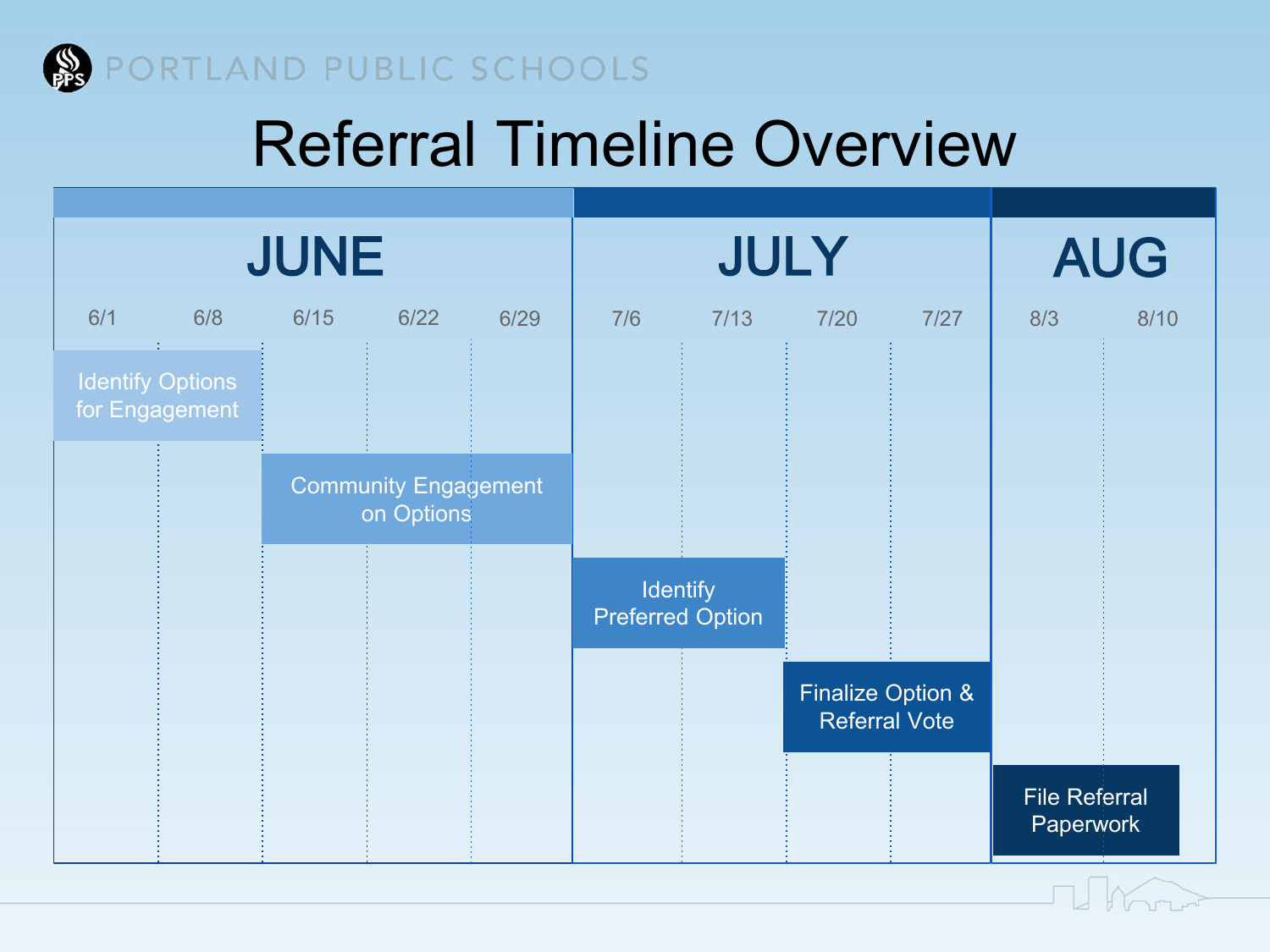

#### PORTLAND PUBLIC SCHOOLS

#### Referral Timeline Key Dates

| <b>Identify Options for</b>    | <b>June 2:</b> Board identifies options for engagement &                                                     |
|--------------------------------|--------------------------------------------------------------------------------------------------------------|
| Engagement                     | community feedback                                                                                           |
| <b>Community Engagement</b>    | <b>June 15 - July 3: Community survey, poll, stakeholder</b>                                                 |
| on Options                     | calls                                                                                                        |
| <b>Identify</b>                | <b>July 6 - 14:</b> Board reviews feedback, identifies preferred                                             |
| <b>Preferred Option</b>        | option; Preferred option and hearing info posted                                                             |
| <b>Finalize Option &amp;</b>   | <b>July 21:</b> Public hearing; Board direction to finalize option                                           |
| <b>Referral Vote</b>           | July 28: Referral vote on final option                                                                       |
| <b>File Referral Paperwork</b> | <b>Aug 3: Notice of Ballot Title filed</b><br><b>Aug 14: Hard deadline for Notice of Ballot Title filing</b> |

 $\begin{array}{c} \begin{array}{c} \begin{array}{c} \end{array} \\ \end{array} \end{array}$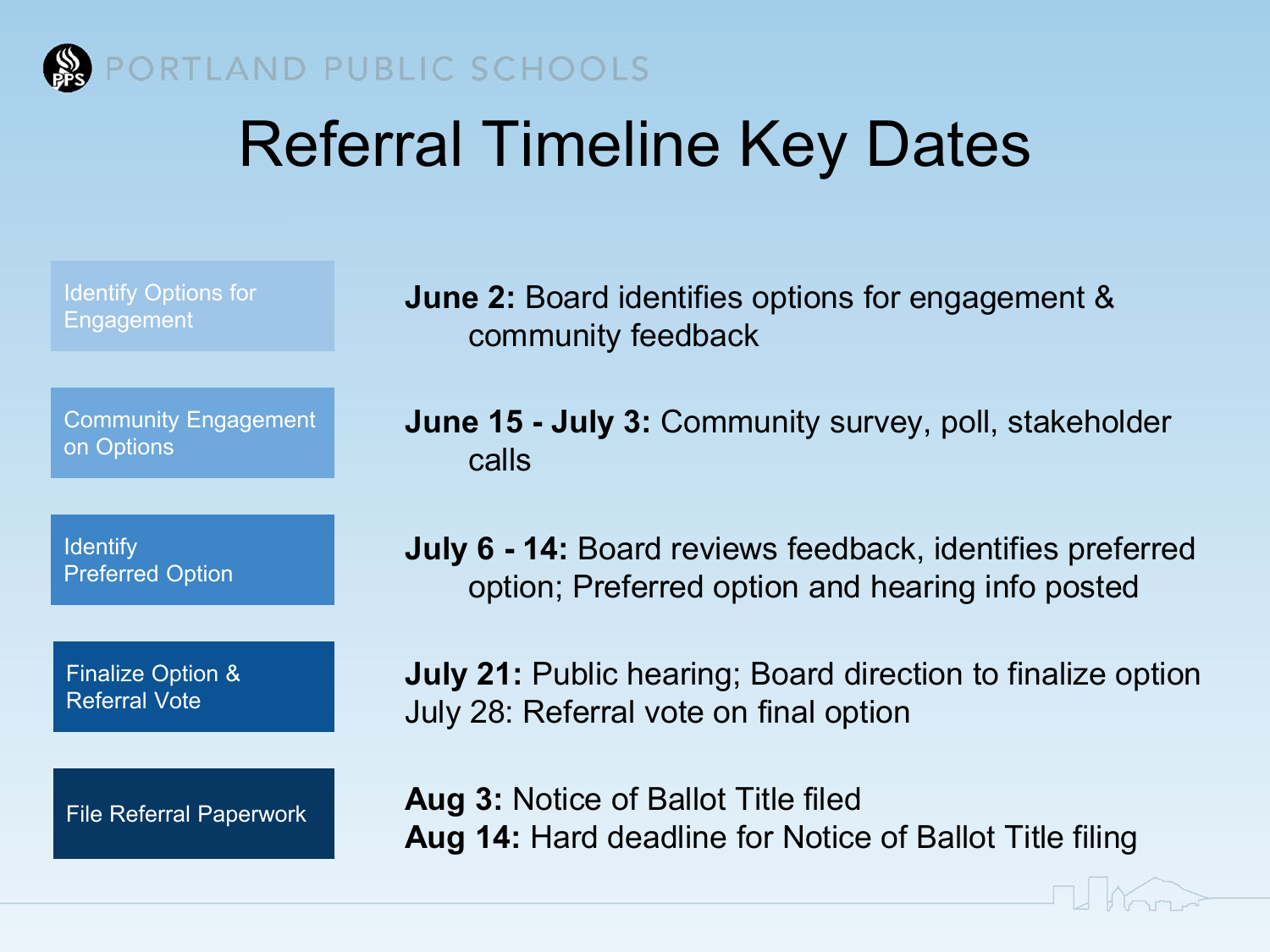

#### ORTLAND PUBLIC SCHOOLS Financial Overview

#### Two Key Questions:

- If we go out for another bond in two years, can we do so without raising the rate?
- Is there enough capacity in such a bond to complete the last three high schools without raising the rate?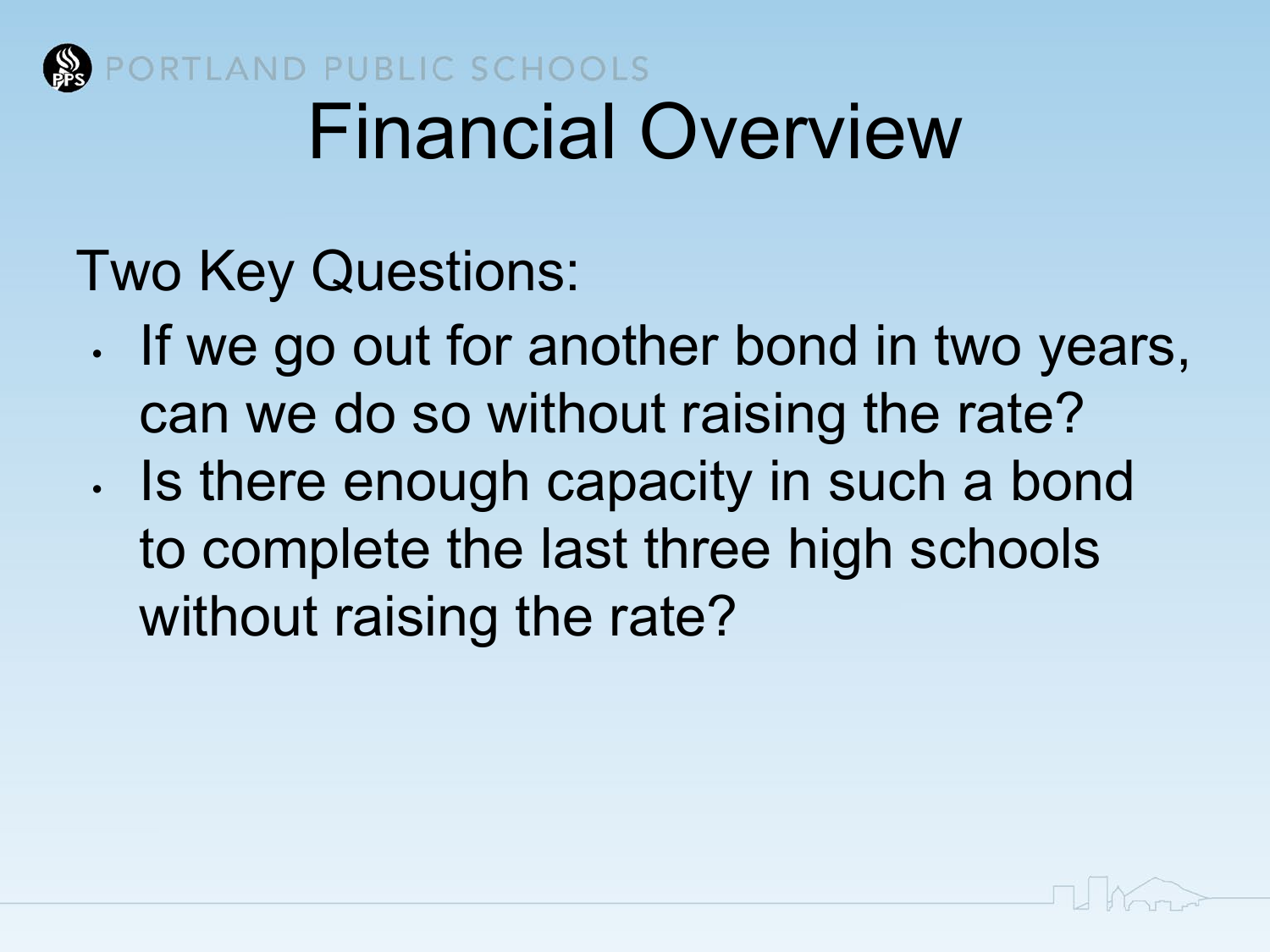

- Educational Improvements
	- Technology
	- Curriculum
	- SPED Classrooms
	- Other improvements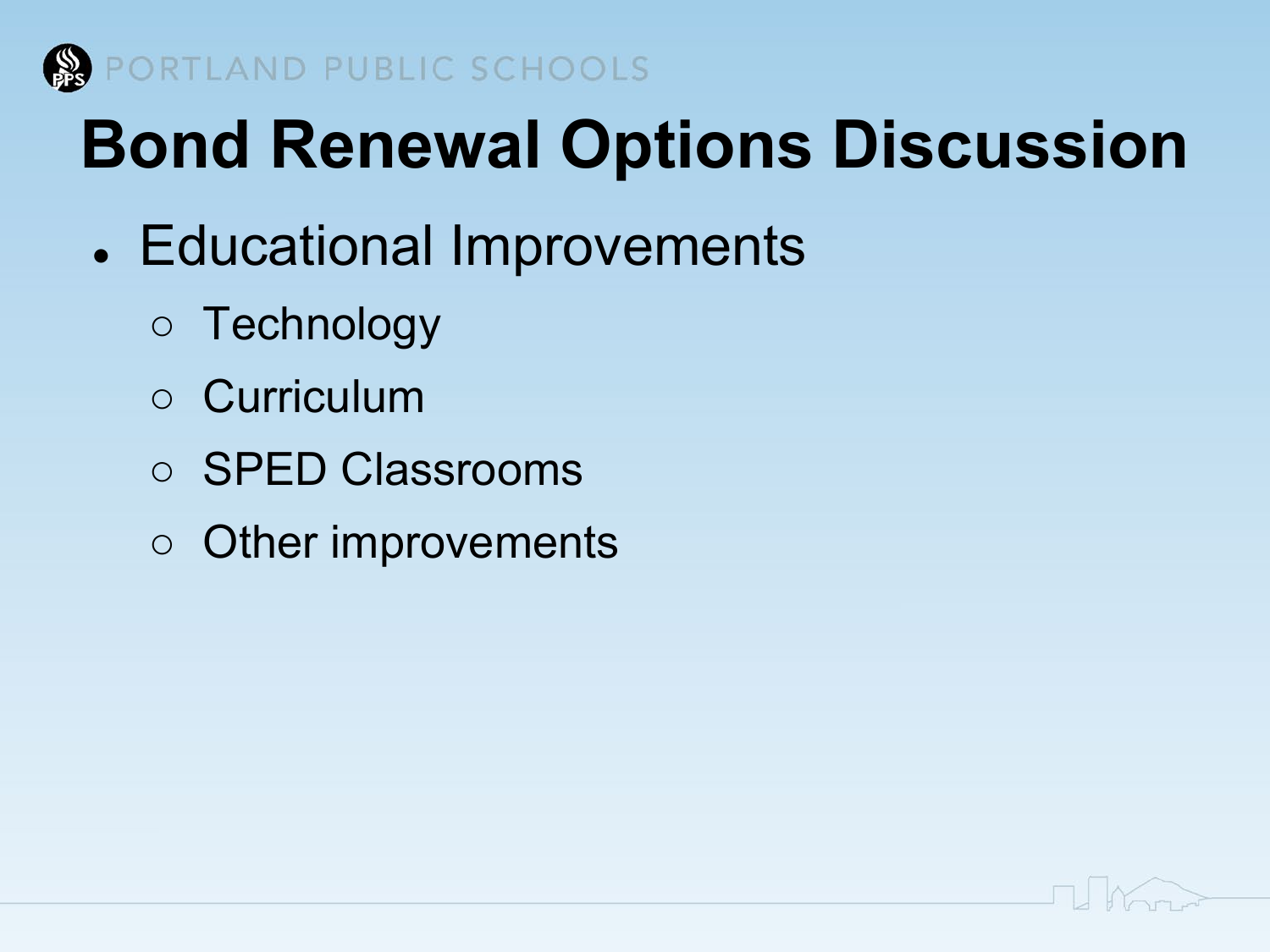

- Health & Safety
	- Roofs
	- Mechanical
	- Security
	- Seismic
	- ADA
	- Other improvements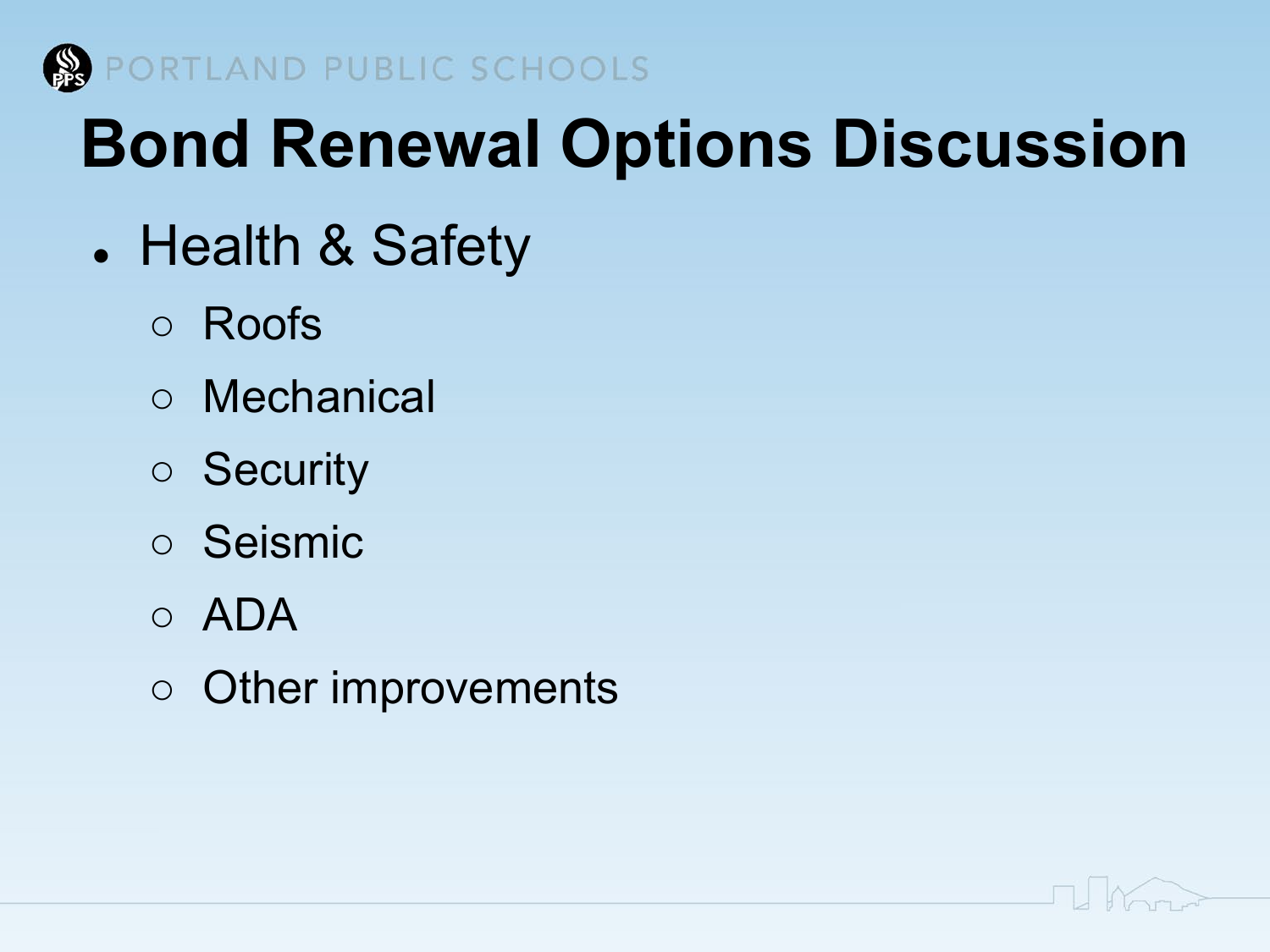

- Modernizations & Rebuilds
	- Benson & MPG
	- High school planning/design
	- Capacity planning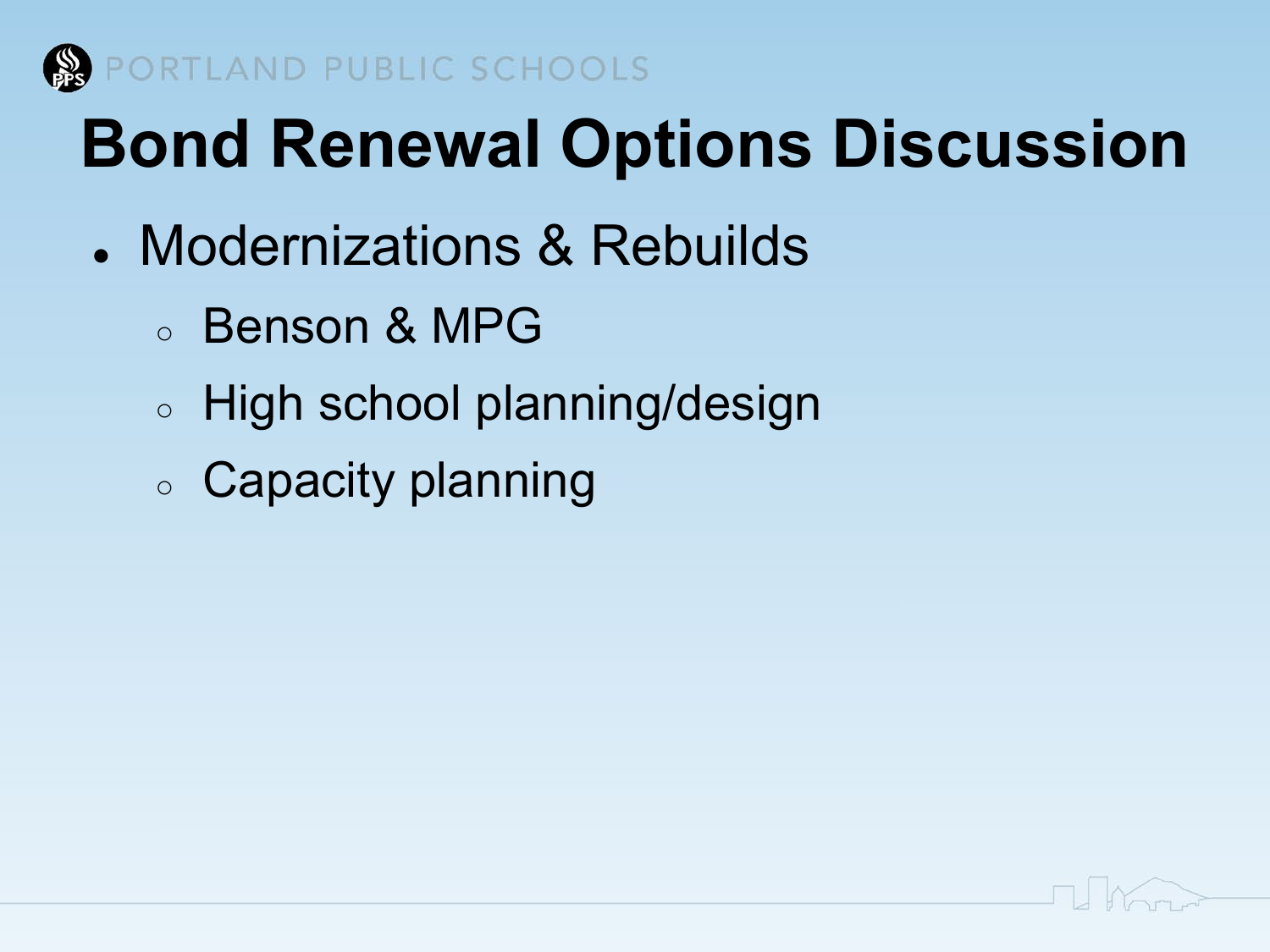

**All options maintain the current tax rate previously approved by voters**

| <b>Option 1A: \$584 Million</b>         |                 |  | <b>Option 2A: \$699 Million</b>         |                 |  |
|-----------------------------------------|-----------------|--|-----------------------------------------|-----------------|--|
| <b>Educational Improvements:</b>        | \$156.9M        |  | <b>Educational Improvements:</b>        | \$189.0M        |  |
| Technology<br>Curriculum                | 127.5M<br>24.9M |  | Technology<br>Curriculum                | 127.5M<br>29.2M |  |
| <b>SPED Classrooms</b>                  | 4.5M            |  | <b>SPED Classrooms</b>                  | 22.3M           |  |
|                                         |                 |  | Other improvements                      | 10M             |  |
| <b>Health &amp; Safety</b>              | \$150.5M        |  | <b>Health &amp; Safety</b>              | \$208.5M        |  |
| Roofs & Mechanical                      | 98M             |  | Roofs & Mechanical                      | 146M            |  |
| Security                                | 26.5            |  | Security                                | 26.5M           |  |
| Seismic                                 | <b>15M</b>      |  | Seismic                                 | <b>15M</b>      |  |
| <b>ADA</b>                              | <b>11M</b>      |  | <b>ADA</b>                              | 11M             |  |
|                                         |                 |  | Other improvements                      | 10M             |  |
| <b>Modernizations &amp; Rebuilds:</b>   | \$200M          |  | <b>Modernizations &amp; Rebuilds:</b>   | \$210M          |  |
| <b>Benson Polytechnic HS Completion</b> | 138M            |  | <b>Benson Polytechnic HS Completion</b> | 138M            |  |
| MPG new building                        | 62M             |  | MPG new building                        | 62M             |  |
|                                         |                 |  | Capacity                                | 10M             |  |
| Management (5%):                        | 25.3M           |  | Management (5%):                        | 30.8M           |  |
| Program Contingency (10%):              | 50.7M           |  | Program Contingency (10%):              | 60.7M           |  |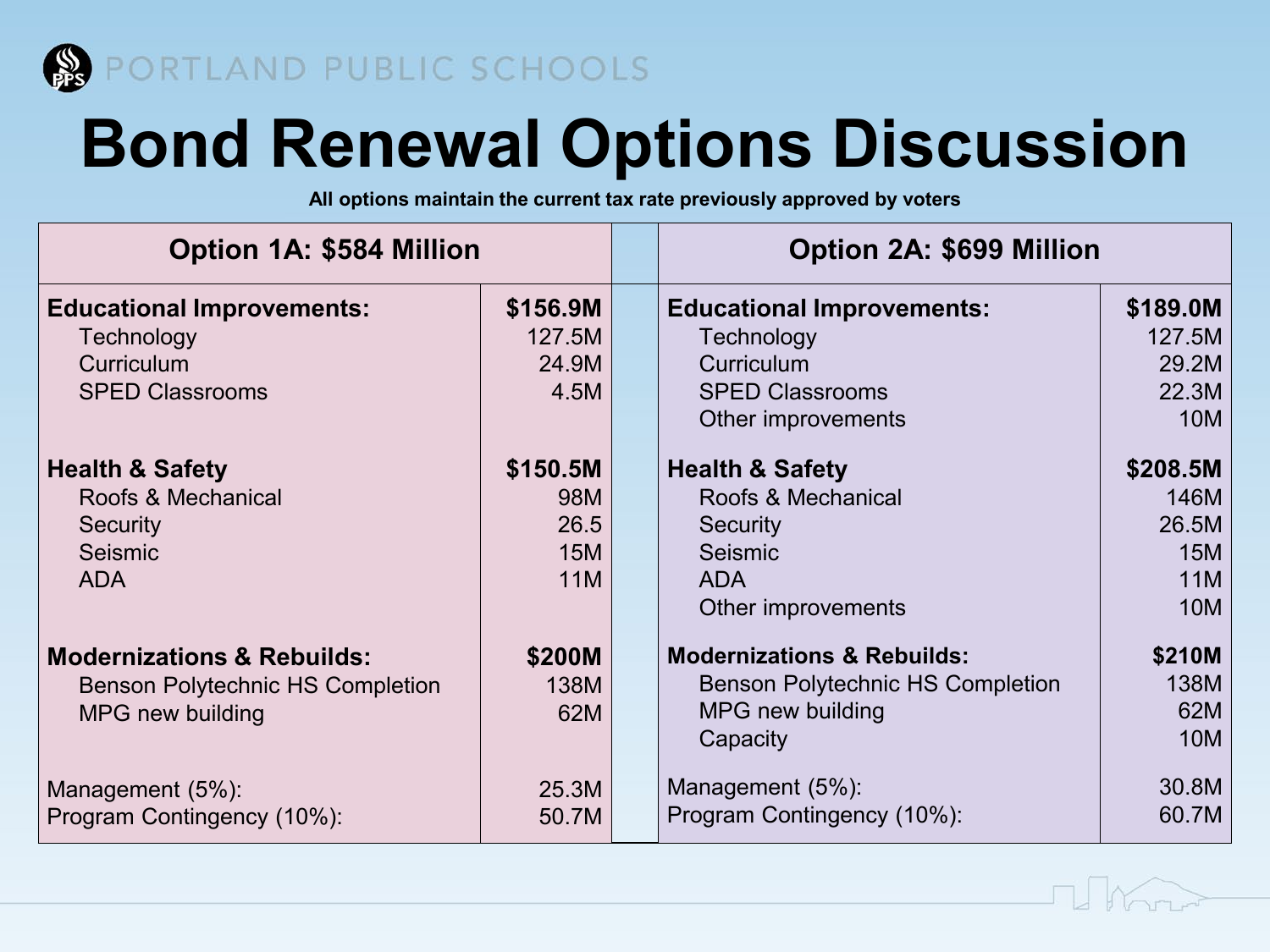

**All options maintain the current tax rate previously approved by voters**

| <b>Option 1B: \$670 Million</b>                                                                                                   |                                                     |  | <b>Option 2B: \$785 Million</b>                                                                                                               |                                                                     |  |
|-----------------------------------------------------------------------------------------------------------------------------------|-----------------------------------------------------|--|-----------------------------------------------------------------------------------------------------------------------------------------------|---------------------------------------------------------------------|--|
| <b>Educational Improvements:</b><br>Technology<br>Curriculum                                                                      | \$156.9M<br>127.5M<br>24.9M                         |  | <b>Educational Improvements:</b><br>Technology<br>Curriculum                                                                                  | \$189.0M<br>127.5M<br>29.2M                                         |  |
| <b>SPED Classrooms</b>                                                                                                            | 4.5M                                                |  | <b>SPED Classrooms</b><br>Other improvements                                                                                                  | 22.3M<br><b>10M</b>                                                 |  |
| <b>Health &amp; Safety:</b><br>Roofs & Mechanical<br><b>Security</b><br>Seismic<br><b>ADA</b>                                     | \$150.5M<br>98M<br>26.5<br><b>15M</b><br><b>11M</b> |  | <b>Health &amp; Safety:</b><br>Roofs & Mechanical<br>Security<br>Seismic<br><b>ADA</b><br>Other improvements                                  | \$208.5M<br>146M<br>26.5M<br><b>15M</b><br><b>11M</b><br><b>10M</b> |  |
| <b>Modernizations &amp; Rebuilds:</b><br>Design & Plan 3 HS<br><b>Benson Polytechnic HS Completion</b><br><b>MPG new building</b> | \$275M<br><b>75M</b><br>138M<br>62M                 |  | <b>Modernizations &amp; Rebuilds:</b><br>Design & Plan 3 HS<br><b>Benson Polytechnic HS Completion</b><br><b>MPG</b> new building<br>Capacity | \$285M<br><b>75M</b><br>138M<br>62M<br><b>10M</b>                   |  |
| Management (5%):<br>Program Contingency (10%):                                                                                    | 29.1M<br>58.2M                                      |  | Management (5%):<br>Program Contingency (10%):                                                                                                | 34.1M<br>68.3M                                                      |  |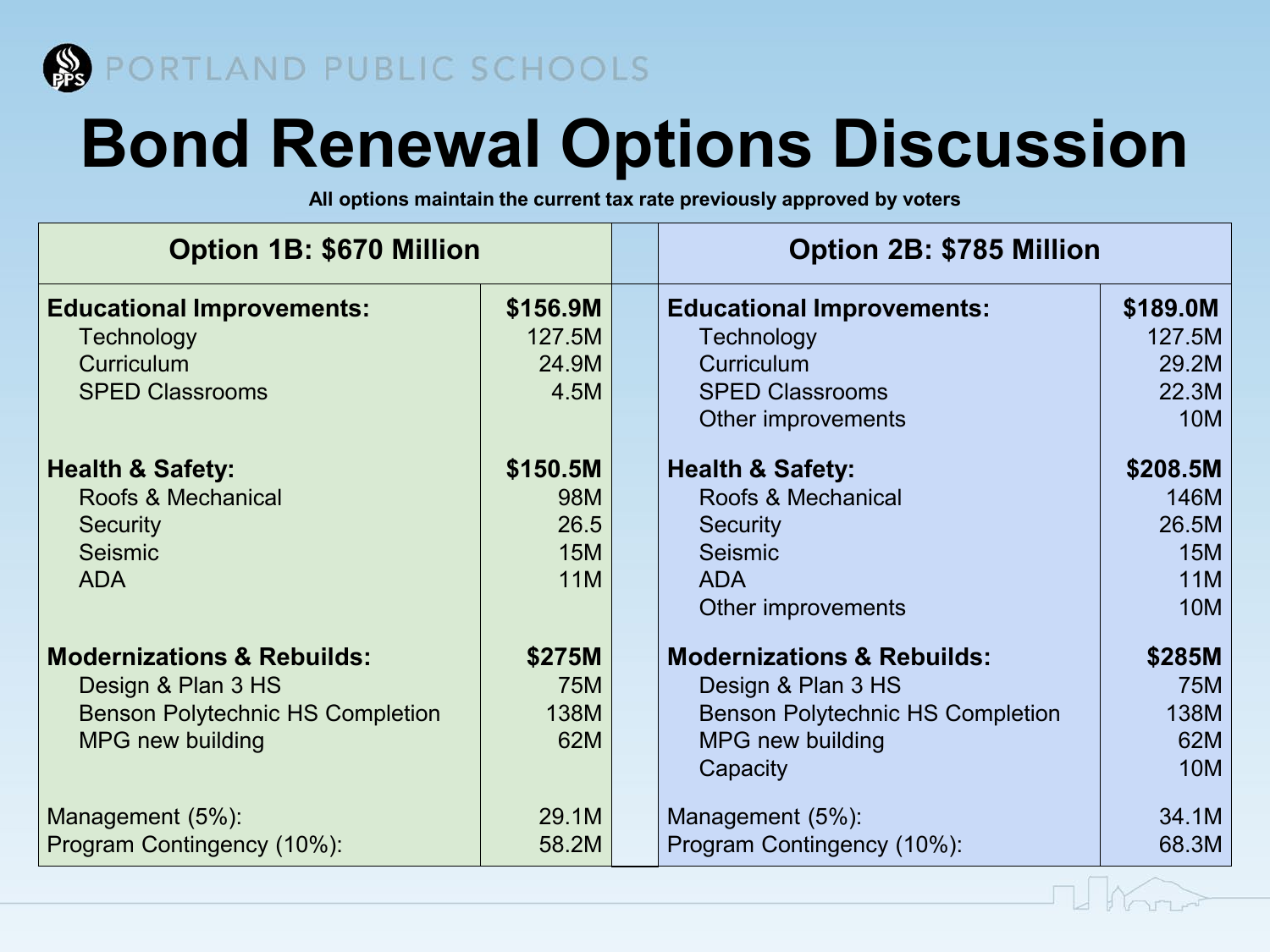

**All options maintain the current tax rate previously approved by voters**

| <b>Option 3A: \$998 Million</b>              |            |  | <b>Option 3B: \$1 Billion</b>           |            |  |
|----------------------------------------------|------------|--|-----------------------------------------|------------|--|
| <b>Educational Improvements:</b><br>\$156.9M |            |  | <b>Educational Improvements:</b>        | \$161.2M   |  |
| <b>Technology</b>                            | 127.5M     |  | Technology                              | 127.5M     |  |
| <b>Curriculum</b>                            | 24.9M      |  | <b>Curriculum</b>                       | 29.2M      |  |
| <b>SPED Classrooms</b>                       | 4.5M       |  | <b>SPED Classrooms</b>                  | 4.5M       |  |
| <b>Health &amp; Safety:</b>                  | \$150.5M   |  | <b>Health &amp; Safety:</b>             | \$150.5M   |  |
| Roofs & Mechanical                           | 98M        |  | Roofs & Mechanical                      | 98M        |  |
| <b>Security</b>                              | 26.5       |  | <b>Security</b>                         | 26.5       |  |
| Seismic                                      | <b>15M</b> |  | Seismic                                 | <b>15M</b> |  |
| <b>ADA</b>                                   | <b>11M</b> |  | <b>ADA</b>                              | <b>11M</b> |  |
| <b>Modernizations &amp; Rebuilds:</b>        | \$560M     |  | <b>Modernizations &amp; Rebuilds:</b>   | \$560M     |  |
| <b>Jefferson High School</b>                 | 320M       |  | Jefferson High School                   | 320M       |  |
| <b>Benson Polytechnic HS Completion</b>      | 138M       |  | <b>Benson Polytechnic HS Completion</b> | 138M       |  |
| <b>MPG new building</b>                      | 62M        |  | <b>MPG new building</b>                 | 62M        |  |
| <b>Cleveland/Wilson Pre-Development</b>      | 40M        |  | <b>Cleveland/Wilson Pre-Development</b> | 40M        |  |
| Management (5%):                             | 43.4M      |  | Management (5%):                        | 43.6M      |  |
| Program Contingency (10%):                   | 86.7M      |  | Program Contingency (10%):              | 87.2M      |  |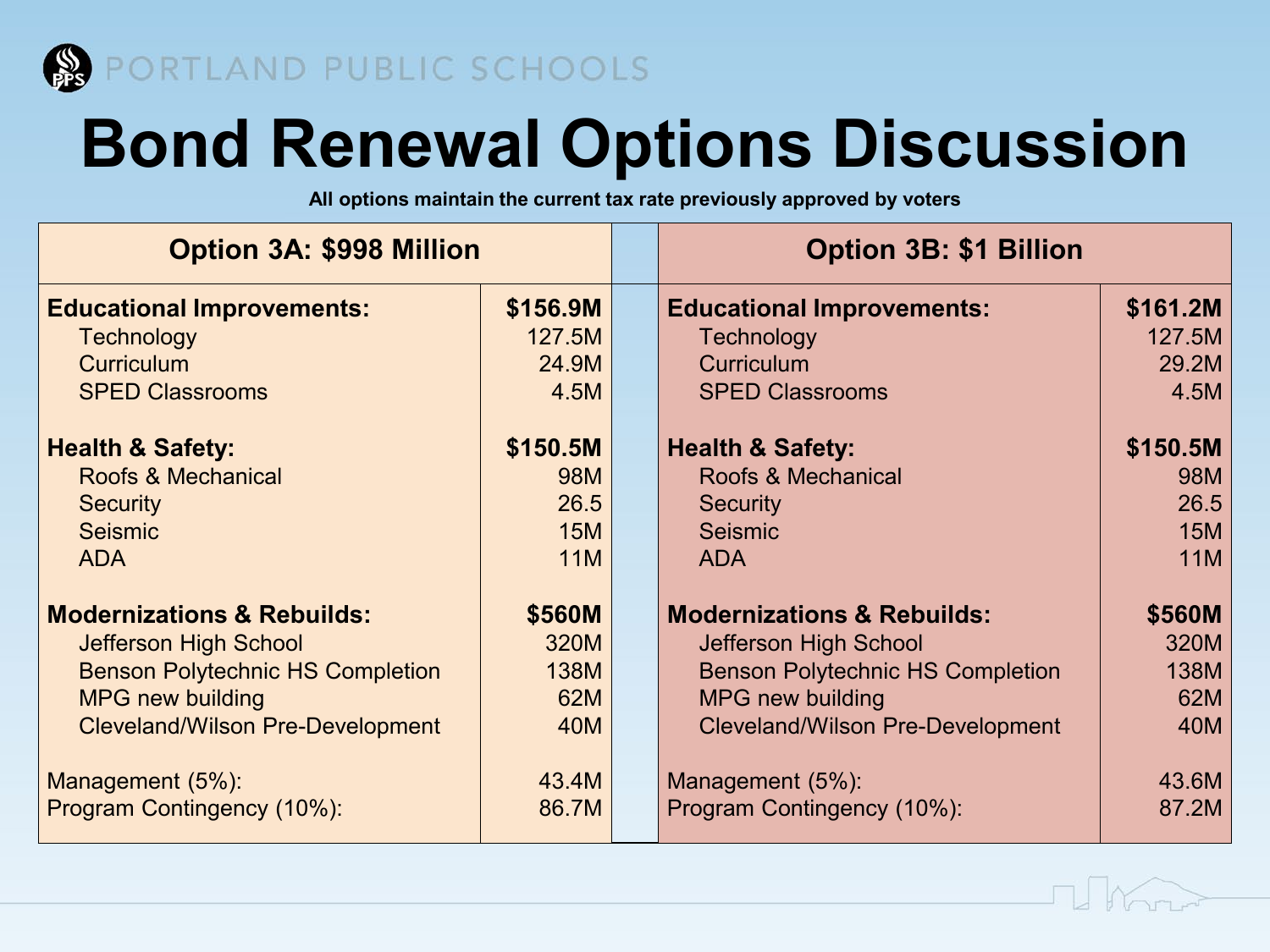

#### PORTLAND PUBLIC SCHOOLS Community Engagement

- Website
- Stakeholder outreach by Board members
- Mobile-friendly survey (qualitative and quantitative)
- Virtual town hall
- Public hearing